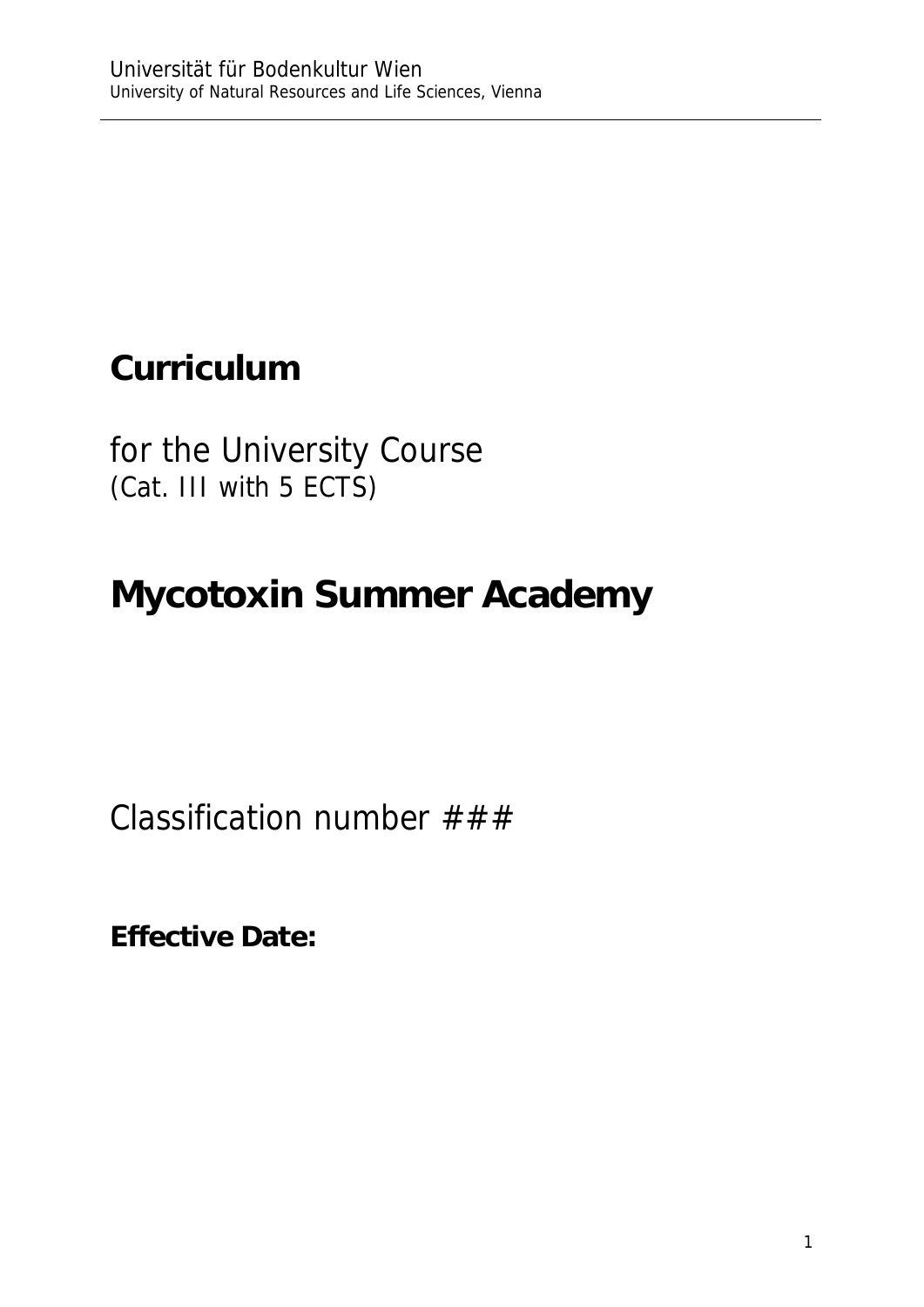## **§ 1 Preamble**

The increasing concern about the safety of food and feed is a result of the global marketplace, climate change and the rise in public awareness about health and quality. Mycotoxins are toxic secondary metabolites produced by fungi on agricultural commodities in the field and during storage, but also in damp indoor environments. National and international institutions responded to the threat posed by these metabolites by adopting regulatory limits for the most important mycotoxins. The necessity to obey to these regulatory limits has led to the development of sampling plans and various analytical methods for the determination of mycotoxins in a wide range of commodities. These measures are essential to improve exposure estimates and risk assessment strategies regarding mycotoxins.

The Mycotoxin Summer Academy offers two subsequent one-week training courses. The first week provides an overview on the significance and properties of mycotoxins and toxigenic fungi including their determination and characterization. The second week is dedicated to various aspects of liquid chromatography coupled to mass spectrometry (LC-MS) especially for multi-analyte approaches to determine mycotoxins.

### **§ 2 Qualification Profile**

2.1) Mycotoxins, their formation, occurrence and toxicity, their determination in food and feed, as well as the economic damage caused by them are the core content of the "Mycotoxin Summer Academy" university course. Moreover, the genetics and taxonomy of toxigenic fungi as well as their determination (e.g. in food or indoor environments, including molecular biology methods) plays a central role in the course. A competent answer to the issues of food safety regarding these pollutants, state-of-the analysis and possibilities for their prevention is offered with this course.

#### 2.2) Knowledge, personal and professional skills

MSA graduates are equipped with highly specialized theoretical and practical knowledge to analyse and evaluate various problems in relation to food safety regarding mycotoxins. They are ready to communicate this knowledge nationally as well as internationally and to tie in with latest findings in the field of food safety. Furthermore, graduates have the ability to use their knowledge gained in order to develop, realize and implement their independent ideas and they have developed a critical awareness to adequately response to problems.

Graduates have the ability to develop a solid, research-based diagnosis of mycotoxin caused problems by means of integration of knowledge gained in various interdisciplinary fields. Furthermore, they are in a position to develop, apply and communicate new skills across the disciplines as a reaction to newly arising insights and techniques. They have the ability to evaluate and analyse the risk of mycotoxin production and distribution. MSA graduates are trained to work independently as well as in small research or analytical teams. Graduates find themselves in the position to communicate state-of-the-arts results, methods and underlying principles in the fields of mycotoxins to a professional audience as well as nonspecialists. They can respond to questions on a scientific but also social level of food safety and are ready to develop new approaches for complex work contexts.

#### 2.3) Professional qualifications

Graduates of the course should be able to represent the topic of food and feed safety in their professional environment competently and effectively. Graduates shall acquire additional skills in their core area. In particular, the participants are taught a deeper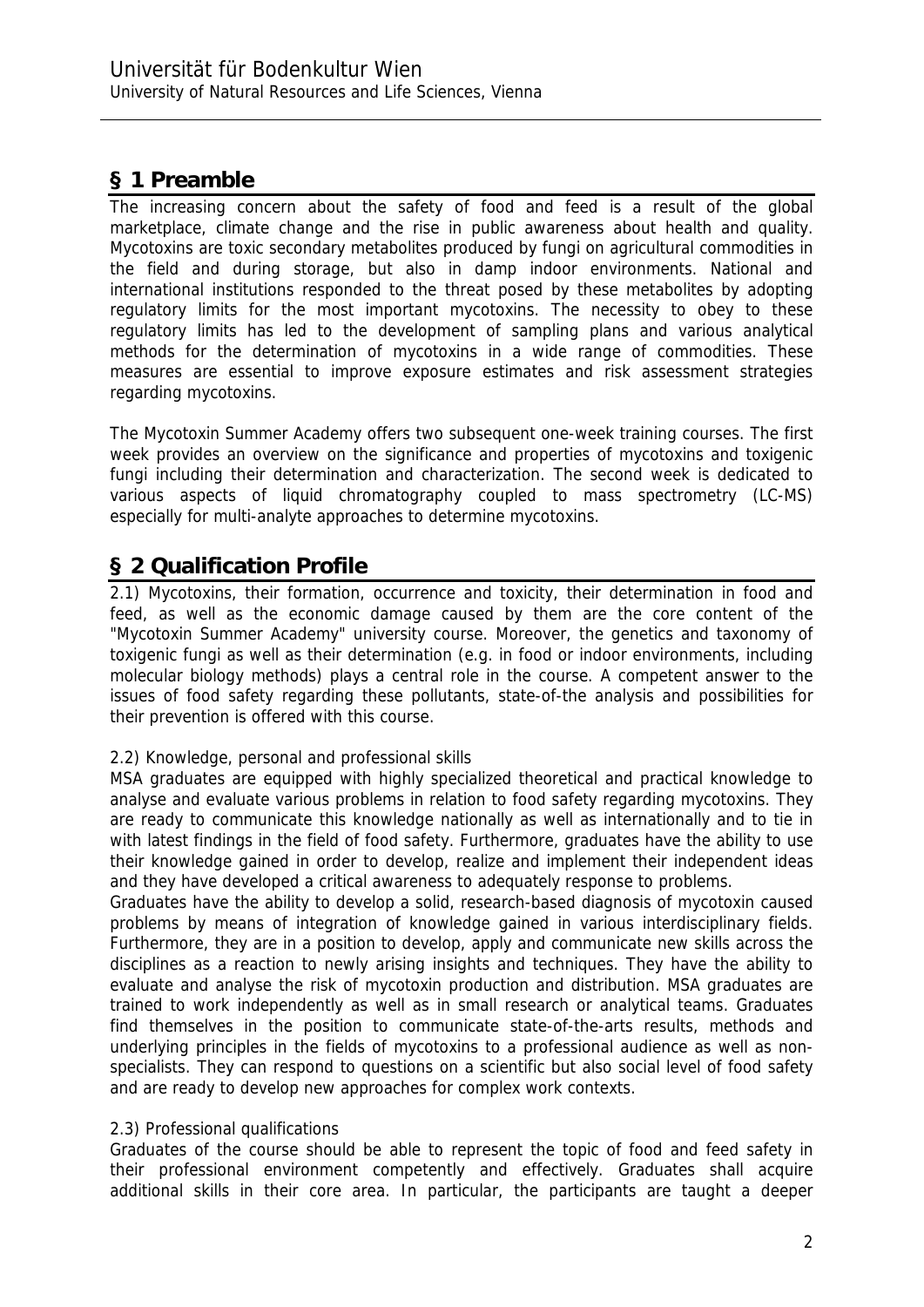understanding about the meaning, impact and the detection of mycotoxins. An essential aspect in this context is the acquisition of knowledge about the analysis of mycotoxins by various analytical methods. Students earn expertise on preventive measures to reduce mycotoxins, they expand their skills profile and improve their access to various professional fields. Sustainable learning experience is mediated by practical teaching methods and handson lab work. In addition, subject-specific exchange enables the creation of networks.

#### **§ 3 Study Form**

The "Mycotoxin Summer Academy" is designed as a modular university course of category 3 in form of a "Summer University". Each module lasts one week and results in a student workload of 2.5 ECTS. The course is held solely in English language.

#### **§ 4 Course Administration**

Scientifically and academically qualified persons are appointed to administer the course. The course administration decides on all matters of the course, if they are not assigned to other organs.

#### **§ 5 Duration and Structure**

The "Mycotoxin Summer Academy" offers two subsequent one-week training courses.

Module 1 provides an overview on the significance and properties of mycotoxins and toxigenic fungi including their determination and characterization. Module 2 is dedicated to numerous aspects of liquid chromatography - mass spectrometry (LC-MS) to determine mycotoxins in various matrices. Each module last one week and results in a student workload of 2.5 ECTS.

#### **§ 6 Admission Requirements and Admission**

6.1) Required for admission to the university course "Mycotoxin Summer Academy" is a completed degree (e.g. B.Sc., M.Sc., PhD) in natural scientific and/or equivalent studies at a domestic or foreign university.

6.2) In exceptional cases, appropriate professional experience and proven existing expertise in the field also allow to participate in the university course.

6.3) The admission of students is based on the following criteria: field of study according to the contents of the academic course; existing skills; motivation; subject-specific experience) after consultation with the course administration.

6.4) Command of English: Evidence of a sufficient command of English which is required for the successful completion of the course must be provided at admission if requested by the course administration (in the form of one of the following certificates):

- BOKU language course (at least level English III)
- Cambridge certificate of Advanced English
- $\bullet$  IELTS test (results 6.0 or better)
- Completion of a study programme that was entirely taught in English
- TOEFL test (560 paper based; 82 internet based)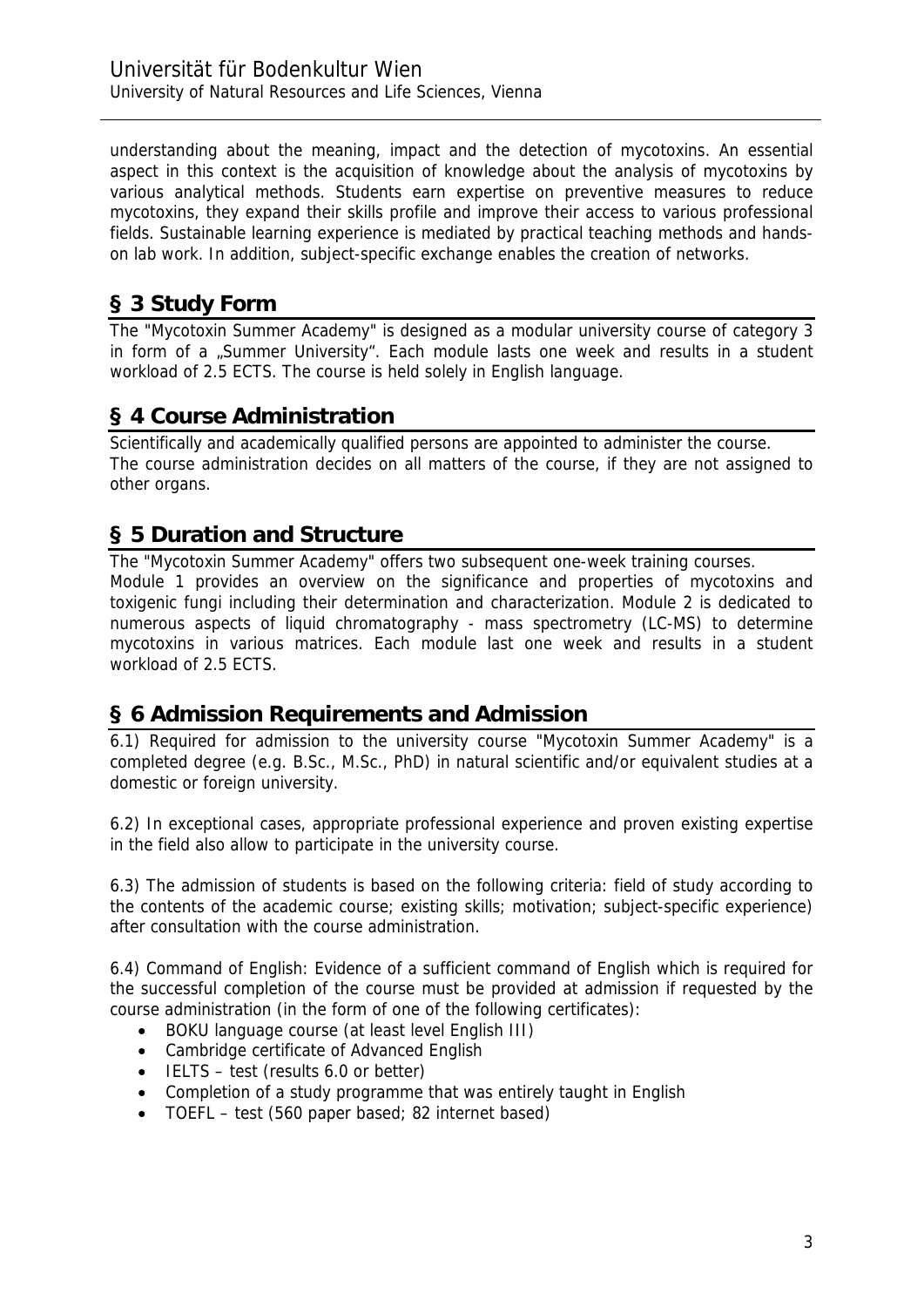## **§ 7 University Places**

7.1) The maximum number of students is set to 15 students for each individual module of the university course. This number ensures a high-quality working environment for the students.

7.2) Course participants are enrolled as extraordinary (non-degree programme) students at BOKU University.

#### **§ 8 Curriculum**

8.1) The university course consists of 2 modules of 5 consecutive days each. The student workload for each module is 2.5 ECTS. Each or both modules can be inscribed independently.

- Overall course type: VU
- Credits/module: 2.5 ECTS
- Pillars: technology and engineering: 25%

natural sciences: 70%

economic and social sciences, law: 5%

8.2) Module 1: General Training on Mycotoxins

Internationally renowned experts will provide lectures (VO), workshops (SE) and hands on training courses (UE) with emphasis on:

- Chemistry, formation, occurrence and toxicity of mycotoxins
- Genetics and taxonomy of toxigenic fungi
- Determination of mycotoxins in food and feed
- Chromatographic techniques (HPLC, LC-MS)
- Immunoanalytical techniques (ELISA, LFD)
- Determination of fungal DNA (RT-qPCR)
- Economic impact of mycotoxins to the food and feed industry

#### 8.3) Module 2: Multi-toxin Analysis by LC-MS

Internationally renowned experts will provide lectures (VO), workshops (SE) and hands on training courses (UE) with emphasis on:

- Introduction to liquid chromatography and mass spectrometry
- Tailored LC-MS/MS methods
- LC-MS/MS multi-toxin methods
- High resolution mass spectrometry
- Quantification strategies, including stable isotope dilution assays
- Appropriate quality assurance
- Official methods, intercomparison studies, laboratory accreditation

Lectures (VO) are courses in which certain areas of a subject and the methods used in this area are imparted through didactic presentation.

Lab courses (UE) are courses in which students are instructed in specific practical skills, based on theoretical knowledge.

Seminars (SE) are courses in which students are required to work independently on the respective subject, deepen their knowledge of the topic and discuss relevant issues.

Lectures with courses (VU) combine both VO and UE and allow to students to receive both theoretical knowledge and practical experience.